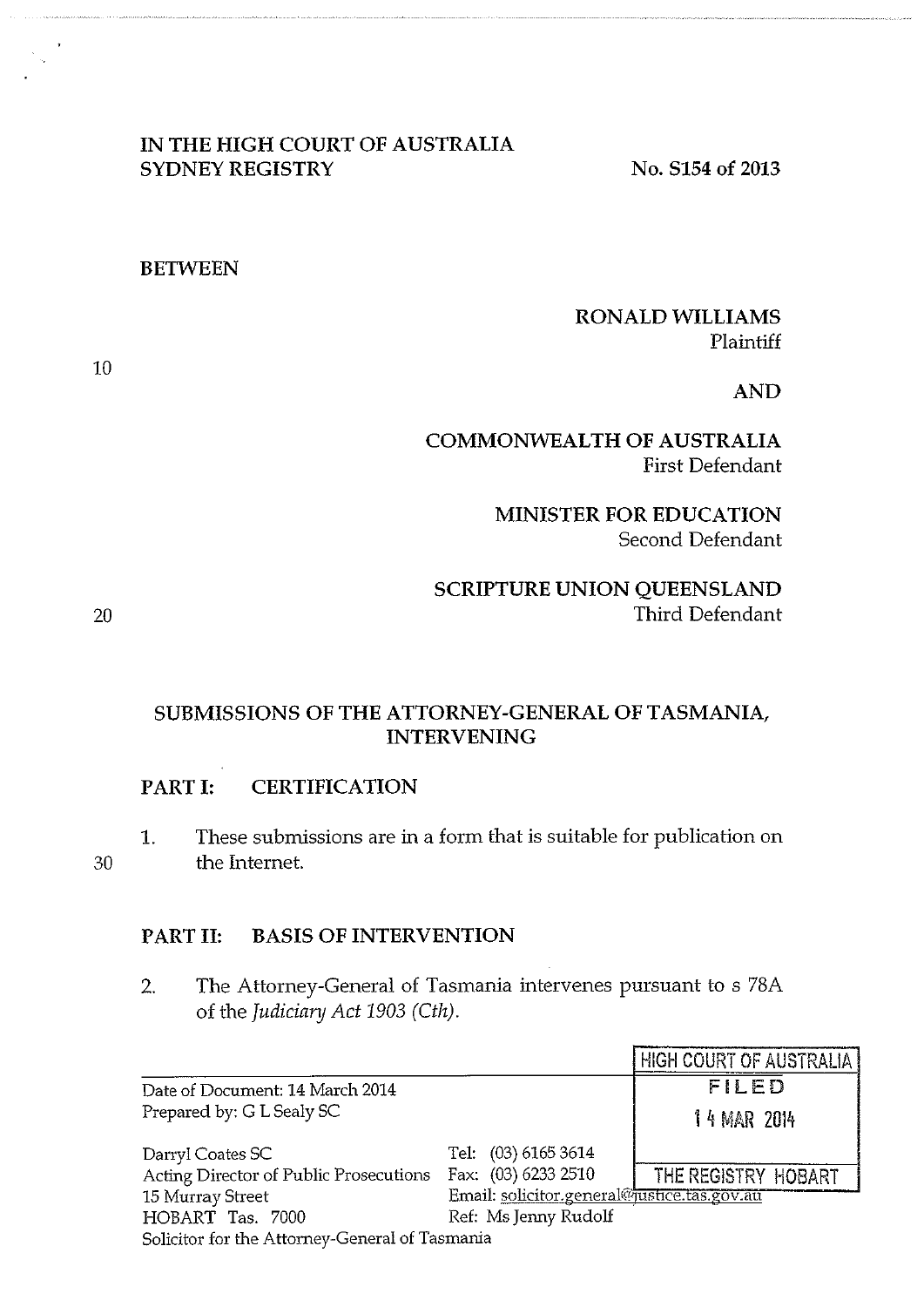## PART III: WHY LEAVE TO INTERVENE SHOULD BE GRANTED

3. Not Applicable

## PART IV: APPLICABLE CONSTITUTIONAL AND LEGISLATIVE PROVISIONS

10 4. The applicable Constitutional and legislative provisions are identified in Part VII of the Plaintiff's Submissions.

## PART V: SUBMISSIONS

20

30

#### The Effect of the Pleaded Appropriation Acts

- 5. By subparagraph 30 b of their Amended Defence [CSC 50] the First and Second Defendants ("the Commonwealth Parties") plead that the *Appropriation Act (No 1) 2011-2012* provided statutory authority for the SUQ Funding Agreement.<sup>1</sup>
- 6. By paragraph 1 of his Amended Reply [CSC 85] the Plaintiff pleads that that the Commonwealth Parties are "estopped or otherwise precluded from relying upon the matters pleaded in subparagraph 30b..."
- 7. It may be doubted whether an *Anshun-type2* estoppel can arise in litigation involving the *Constitution* or its interpretation. Such estoppels reflect the general public interest in the finality of litigation. However, it is also clearly in the public interest to know "...what in truth the Constitution provides. [so that the] area of constitutional law is pre-eminently an area where the paramount consideration is the maintenance of the Constitution itsel£."3
	- 8. The determination of the matters pleaded in subparagraph 30b of the Amended Defence of the Commonwealth Parties is evidently intended to invite reconsideration of the correctness of

<sup>&#</sup>x27; By which is presumably meant, lawful authority to enter into and incur expenditure pursuant to the SUQ Funding Agreement.

<sup>2</sup>*Port of Melbourne Auth01illj v Anslnm Pty Ltd* (1981) 147 CLR 589

<sup>3</sup>*Queensland v The Commonwealth* (1977) 139 CLR 585, per Barwick CJ at 593. And see too Gibbs J at 597 and Stephen J at 602-603.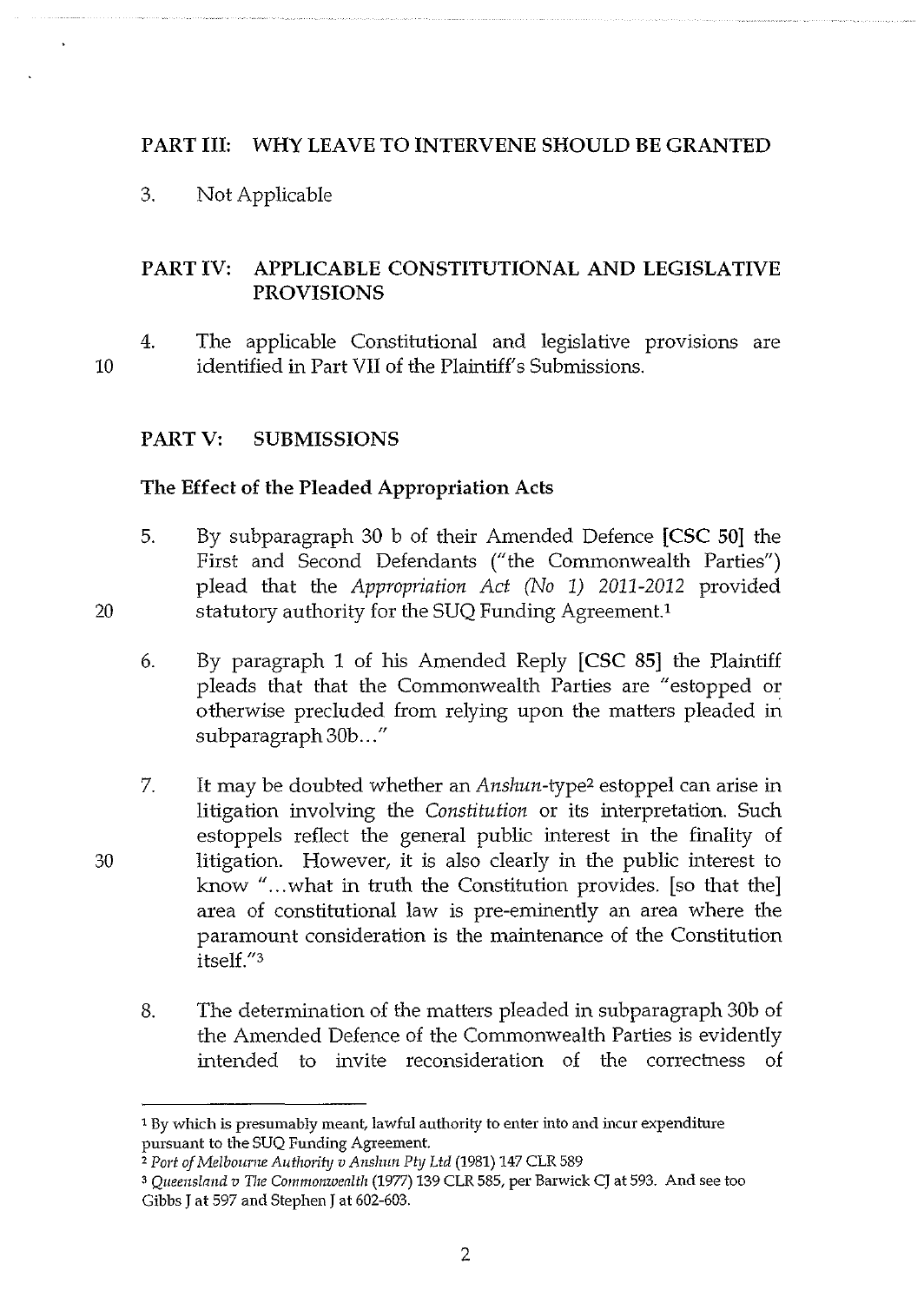fundamental aspects of the decisions of this Court in both *Pape4*  and *Williams No.* 1.5 Specifically, it would appear that the Commonwealth Parties contend that the *Appropriation Act (No* 1) 2011-2012 provided lawful authority to the Executive Government of the Commonwealth to enter into the SUQ Funding Agreement and to spend moneys in its performance. Although the Court found it unnecessary to answer that question in *Williams No. 1* in relation to earlier Appropriation Acts,<sup>6</sup> it seems clear that, had it been necessary to do so, French CJ7, 10 Gummow & Bell JJ<sup>8</sup>, Hayne J<sup>9</sup>, Crennan J<sup>10</sup> and Kiefel J<sup>11</sup> would each have answered the question in the negative.

- 9. Even if the language of sections 7 and 8 of the *Appropriation Act (No* 1) 2011-2012 could be construed as authorising the application or expenditure of the sums which it appropriates12 such a construction faces at least two significant obstacles. The first iss 54 of the *Constitution.* The *Appropriation Act (No* 1) 2011- 2012 being a "law which appropriates revenue or moneys for the ordinary annual services of the Government<sup>13</sup> shall deal only with such appropriation." In this regard, the Attorney-General of Tasmania respectfully adopts the submissions of the Plaintiff at paragraphs [25]-[36].
- 10. The second obstacle is the decision in *Pape* which requires that the authority of the Executive Government to spend moneys which have been appropriated by the Parliament must be found either in the executive power or in legislation enacted under a head of power in ss 51, 52 or 122 of the *Constitution.14*
- 30 11. There is no reason to doubt the correctness of the decisions in *Pape* and *Williams No.* 1 and therefore, no occasion to reopen either.

<sup>•</sup> *Pape v Federal Commissioner of Taxation* (2009) 238 CLR 1.

<sup>&#</sup>x27; *Williams v Tile Commonwealth* (2012) 248 CLR 156.

<sup>&#</sup>x27; (2012) 248 CLR 156 at 375

<sup>7</sup> At179 [2]; 193 [39]

sAt 218 [90]; 230 [131]; 238 [157]

<sup>9</sup> At 248 [191]; 261 [222]-[224]; 267 [241 & ff]; 270 [251]; 271 [252]

<sup>1</sup>o At341 [478] & [480]; 354 [531]

n At 361-362 [558]-[559]

<sup>12</sup> As to which see the observations of Hayne J in *Williams No.* 1 at 262- 265 [226]- [233]

<sup>13</sup> See the long title to the Act itself

<sup>&</sup>lt;sup>14</sup> Pape v Federal Commissioner of Taxation (2009) 238 CLR 1 at 55 [111]-[112] per French CJ; at 113 [320] per Hayne and Kiefel JJ; at 211 [602] per Heydon J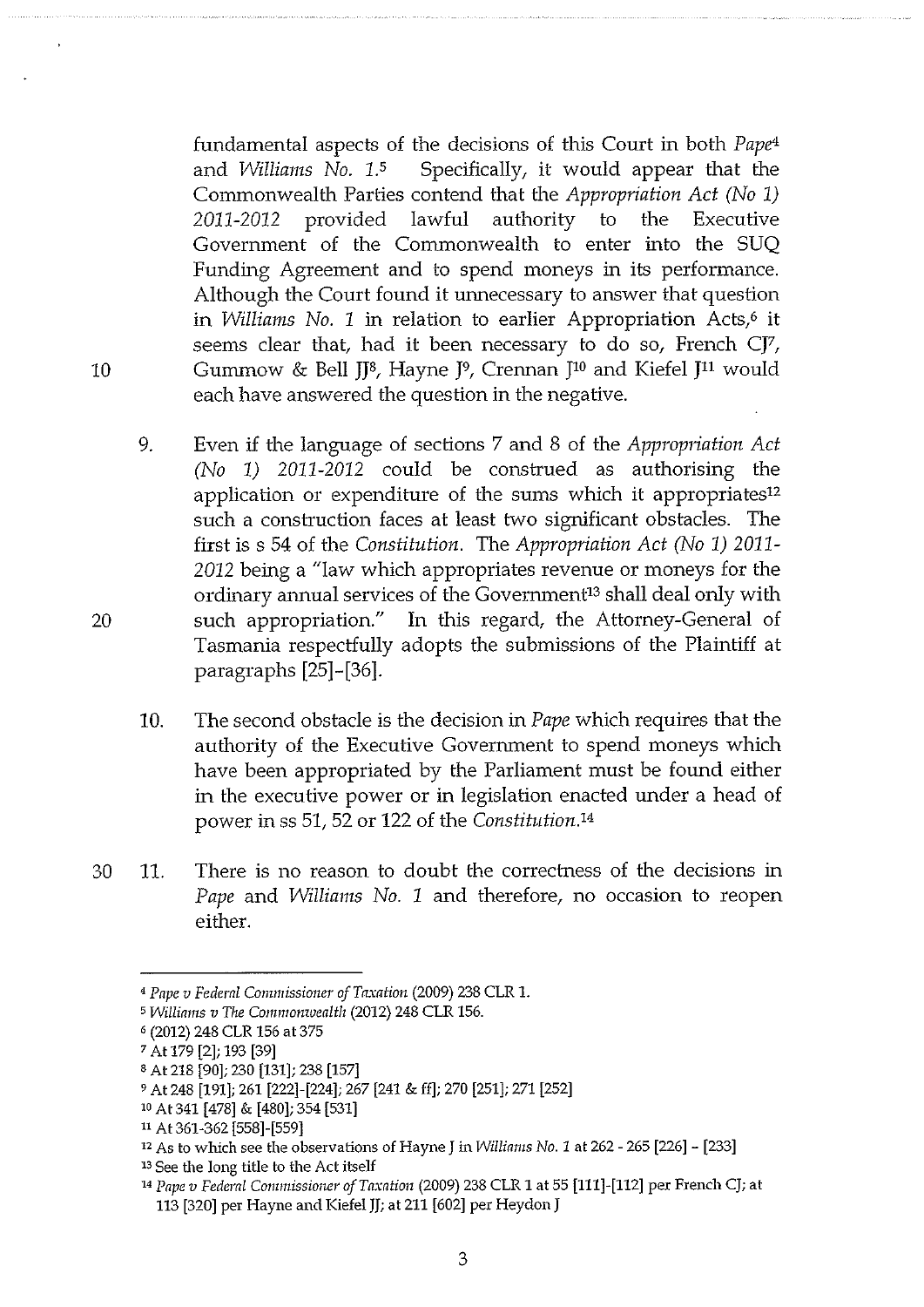- 12. The Attorney-General of Tasmania submits that the answer to each of Questions 1 and 4 of the Special Case should be "No".
- 13. If, contrary to what has been submitted, *Williams No. 1* were to be re-opened, the Attorney-General of Tasmania would adopt the submissions made by the Attorney-General of Victoria to the effect that no hypothetical law authorising the entry into the SUG Funding Agreement, or the making of payments to SUQ pursuant to that agreement, would find support in either  $s$  51(xx) or 10 s 51(xxiiiA) of the *Constitution.*

## **The Validity of s 32B of the FMA Act** etc.

### Delegation of Legislative Power

- 14. The delegation of legislative power to the Executive is an exception to the separation of powers doctrine referred to in  $R v$ *Kirby; Ex parte Boilermakers* 1 *Society of Australia (" Boilermakers* <sup>1</sup> 20 *case")* (1956) 94 CLR 254.
	- 15. It is well-settled that an authority of subordinate law-making may be invested in the Executive *(Roche v Kronheimer* (1921) 29 CLR 329)15.
- 16. Gavan Duffy CJ and Starke **J** stated in *Victorian Stevedoring and General Contracting Co Phj Ltd and Meakes v Dignan* at 84: "[a]s Higgins J said in *Baxter v Ah Way,* "the Federal Parliament has, within its ambit, full power to frame its laws in any fashion, using 30 any agent, any agency, any machinery that in its wisdom it thinks fit, for the peace, order, and good government" of the Commonwealth. And the decisions of this Court have been uniformly to the same effect". See also Dixon J's statement at 102 that "the Constitution does not forbid the statutory authorization of the Executive to make a law".

<sup>15</sup> See also *Baxter v Ah Way* (1909) 8 CLR 626; *Welsbach Light Co of Australasia Ltd v The Commonwealth (1916)* 22 CLR *268; Nott Bros &Co Ltd v Barkley* (1926) 36 CLR 20; *Victorian Stevedoring and General Contracting Co Pty Ltd v Dignan (1931) 46 CLR 73; Crowe v Commonwealth* (1935) 54 CLR 69; *Wishart v Fraser* (1941) 64 CLR 470; *Poole v Wah* Min *Chan*  (1947) 75 CLR 218.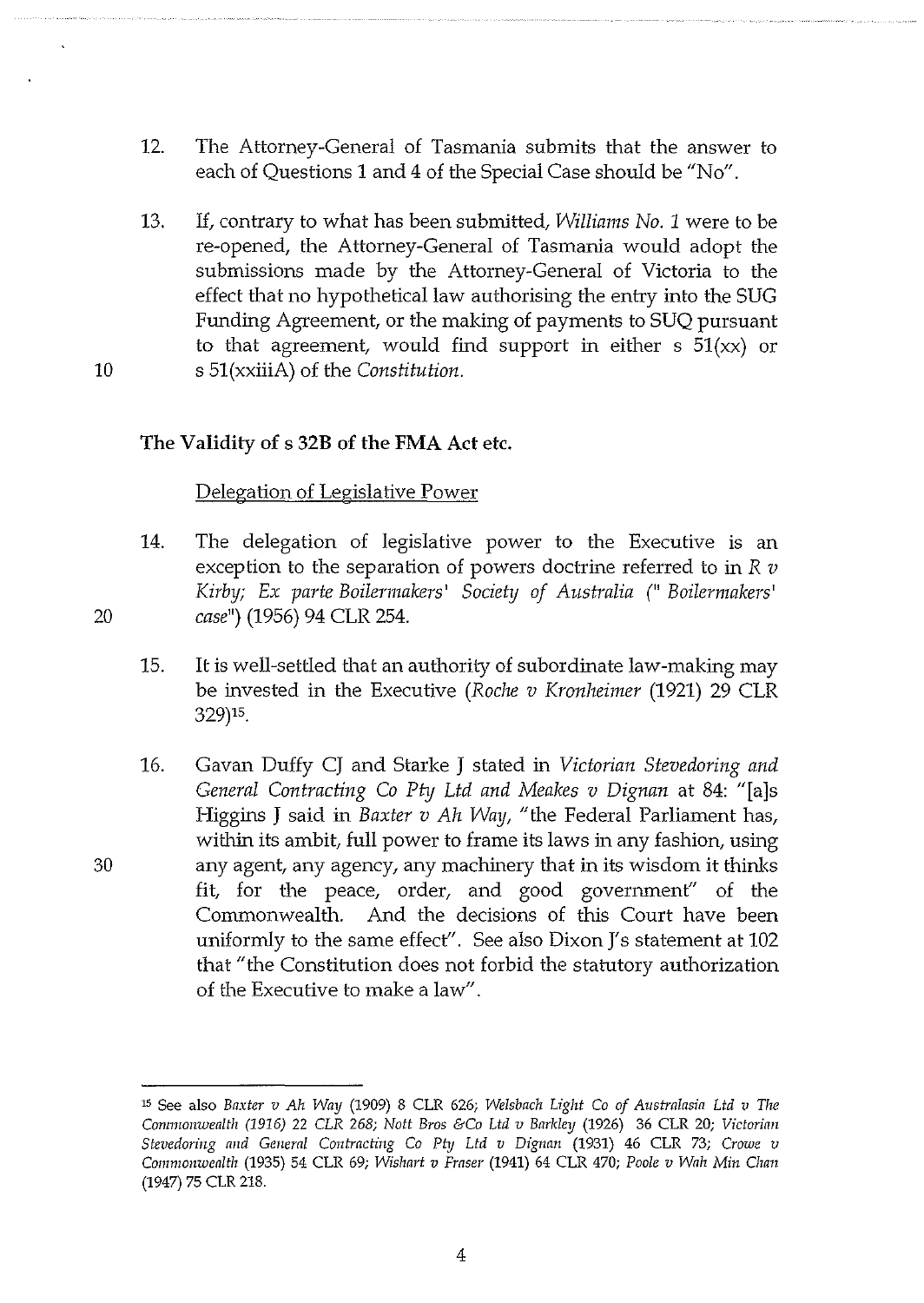17. Nevertheless, the power to delegate the legislative power of the Commonwealth is not unfettered.

### Heads of Power

- 18. The delegation of legislative power must refer to a head of Commonwealth legislative power16 . Thus, if the Court concludes that s 32B of the *Financial Management and Accountability Act 1997*  ("the FMA Act") is not supported by any such head of power, then in order to defend the validity of s 32B, the Commonwealth Parties will need to persuade the Court that the well-established authority of *Victorian Stevedoring and General Contracting Co Phj Ltd and Meakes v Dignan* was incorrect.
- 19. As was recognised by Dixon and Evatt JJ in *Dignan17,* all Commonwealth laws must be 'with respect to' one of the enumerated heads of legislative power. Or, as Higgins J suggested in *Baxter* v *Ah Way* (at 646), the Federal Parliament's power to frame its laws is limited by what lies properly "within its ambit".
- 20. With regard to s 32B, no effort has been made to ensure that the terms of the provision or indeed the FMA Act more generally, identifies any one or more of the enumerated heads of Commonwealth legislative power. (Although the FMA Act may generally be supported by s  $51(xxxv)$  and/or s  $51(xxxv)$  of the Constitution<sup>18</sup>.) That is a matter of some importance because, as was recognised by Evatt J in *Dignan19,* a provision in a statute conferring the power to make regulations "ordinarily ... will ... retain the character of a law with respect to the subject matter dealt with in the statute."20

10

<sup>&</sup>lt;sup>16</sup> Victorian Stevedoring and General Contracting Co Pty Ltd and Meakes v Dignan at 120-1. 17 At 101, 119, 121

<sup>18</sup> See Gummow, Crennan & Bell JJ in *Pape* at 77 [195] and Hayne & Kiefel JJ in *Pape* at 105 [295]

<sup>19</sup> At 121

<sup>2</sup>o This passage was referred to by the majority in *NSW v 17ze Commonwealth* ("The Work Choices Case") (2006) 229 CLR 1 at 181 [418]. In that case the Court found the regulationmaking power was supported by the same heads of legislative power as supported the other provisions of the new Act.(at [418])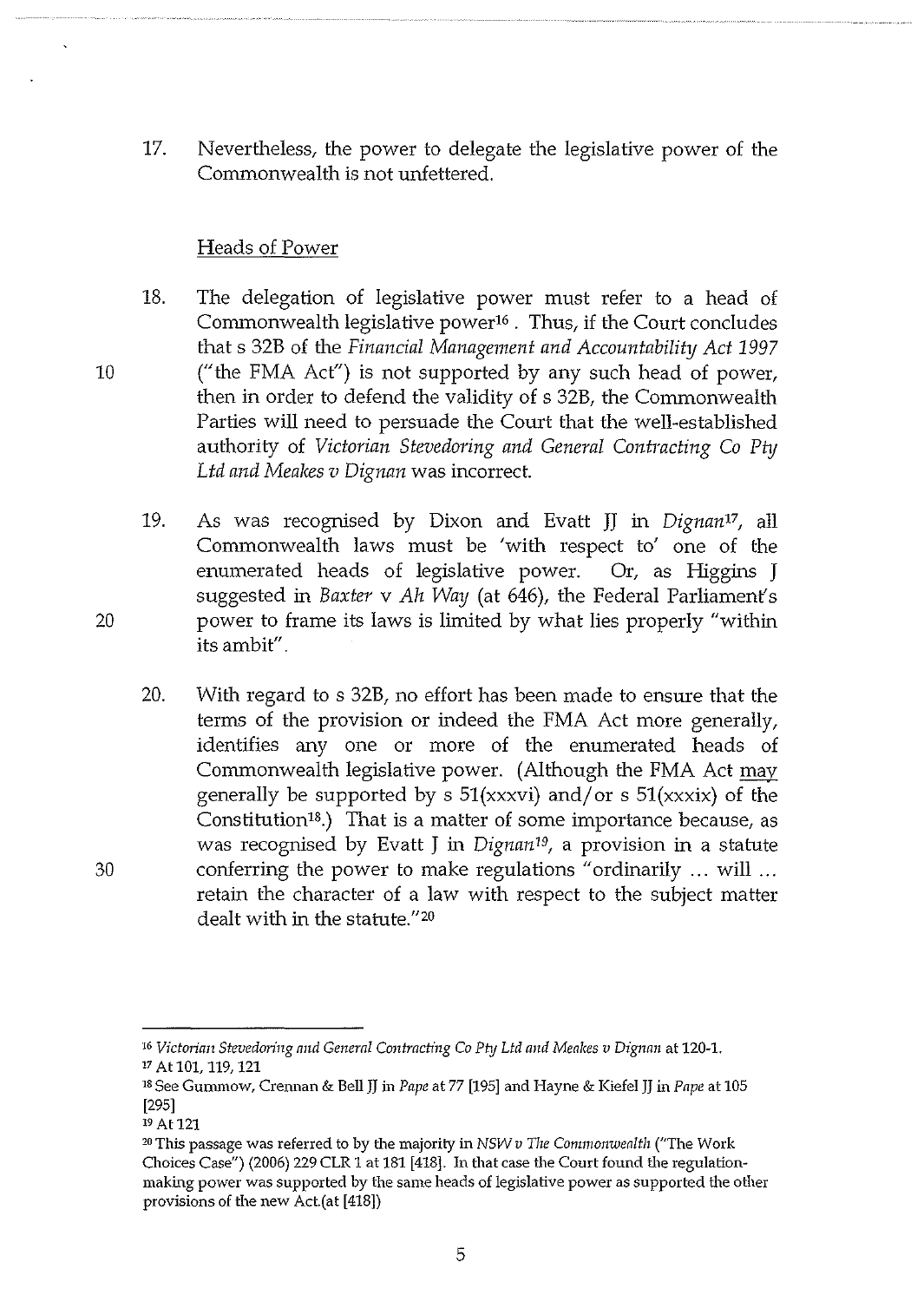- 21. The difficulty with regard to s 32B is being able to determine the character of the FMA Act as being one which provides a legitimate source of a general power to spend and to enter contracts and agreements and to then identify a scheme contained in the Act by which the extent or limits of the regulation-making power may be determined.
- 22. The long title to the FMA Act indicates that it is "an Act to provide for the proper use and management of public money, 10 public property and other Commonwealth resources, and for related purposes". That title and the scheme of the Act itself do not, it is submitted, provide a sufficient indication of the intended "ambit" of the regulation-making power against which the validity of that power and its exercise may be judged.
- 23. As the majority21 said in the *Work Choices Case* 22, "[t]he extent of the power is marked out by inquiring whether any particular regulation ... can be said to have a rational connection with the regime established by the ... Act". In addressing the AWU's 20 submission23 that there was no stipulated ambit of the regulationmaking power because the legislation said no more than that "prohibited content is whatever the Executive Government says should not be contained in a workplace agreement", the majority rejected the submission for a number of stated reasons essentially related to the nature of the legislation in that case<sup>24</sup>. However, the majority went on to say that the submission would nevertheless fail because the ambit of the regulation-making power would be identical with the ambit of the prescription contemplated - that is that the regulations prescribe all matters "necessary or convenient 30 to be prescribed for carrying out or giving effect to this Act"25. Reference was then made26 to *Morton v Union Steamship Co of New Zealand Ltd* (1951) 83 CLR 402 at 410 where Dixon, McTiernan, Williams, Webb, Fullagar and Kitto JJ said "the ambit of the power must be ascertained by the character of the statute and the nature of the provisions it contains".

<sup>&</sup>lt;sup>21</sup> Gleeson CJ, Gummow, Hayne, Heydon & Crennan JJ

<sup>22</sup>Work Choices at 181 [416]

<sup>23</sup> At 178 [407]

<sup>24</sup> At 178-180 [408]-[414]

<sup>2</sup>s At 180 [415]

<sup>26</sup> At 180 [415]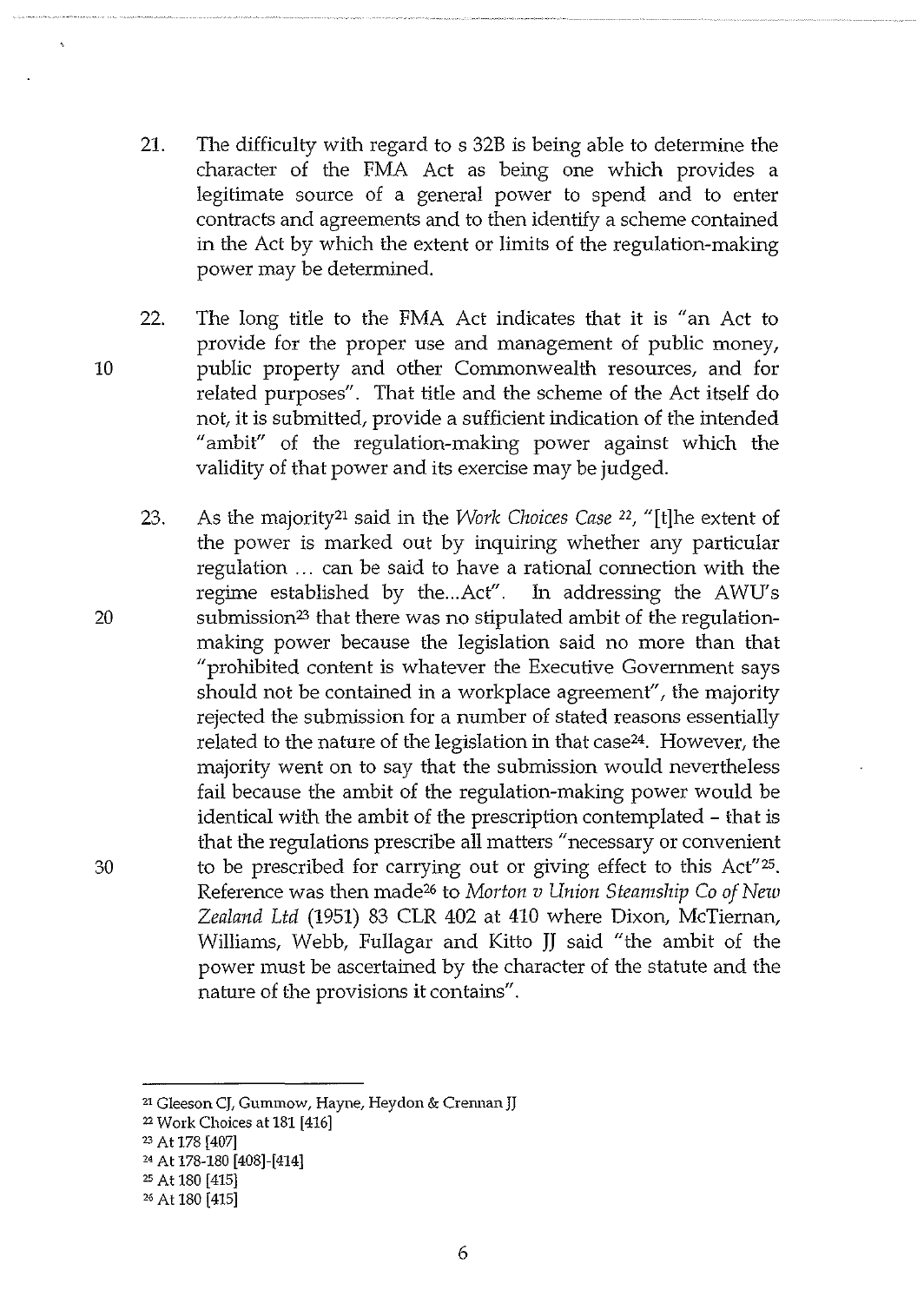- 24. Reference may also be made to Evatt **J'** s judgment in *Victorian Stevedoring and General Contracting Co Pty Ltd and Meakes v Dignan*  where His Honour stated that "a regulation will not bind as a Commonwealth law unless both it and the statute conferring power to regulate are laws with respect to a subject matter enumerated in s 51 or 52. As a rule, no doubt, the regulation will answer the required description, if the statute conferring power to regulate is valid, and the regulation is not inconsistent with such statute"<sup>27</sup>.
- 10
- 25. The Attorney-General of Tasmania therefore submits that s 32B of the FMA is not a law with respect to any enumerated head of power and, accordingly, both it and the provisions of the *Financial Management and AccountabilihJ Regulations 1997* ("the Regulations") which rely upon it are invalid.

### Too wide and uncertain

- 20 26. Assuming that, contrary to what has been submitted, a head of legislative power is identified to support the regulation-making power, the Attorney-General of Tasmania joins with the Plaintiff in submitting that the power is expressed in terms which are so broad and uncertain so as to give rise to invalidity.
- 27. According to *Dignan,* a law will be invalid in so far as it seeks to confer a power which is too wide or uncertain. In that case, Dixon J suggested that a qualification to the view that Parliament may delegate legislative power to the Executive is that there may be 30 such a width or uncertainty of the subject matter confided to the Executive that the enactment would not be a law with respect to any of the Constitutional heads of legislative power<sup>28</sup>. His Honour said (at **101):**

"I therefore retain the opinion which I expressed in the earlier case that *Roche v Kronheimer* did decide that a statute conferring upon the Executive a power to legislate upon some matter contained within one of the subjects of the legislative power of the Parliament is a law with respect to that subject, and that the distribution of legislative, executive and judicial powers in the

<sup>27</sup> At 121

<sup>&</sup>lt;sup>28</sup> at 101; see also Sir Harry Gibbs "The Separation of Powers - A Comparison" (1987) 17 Fed. Law Review 151 at 155.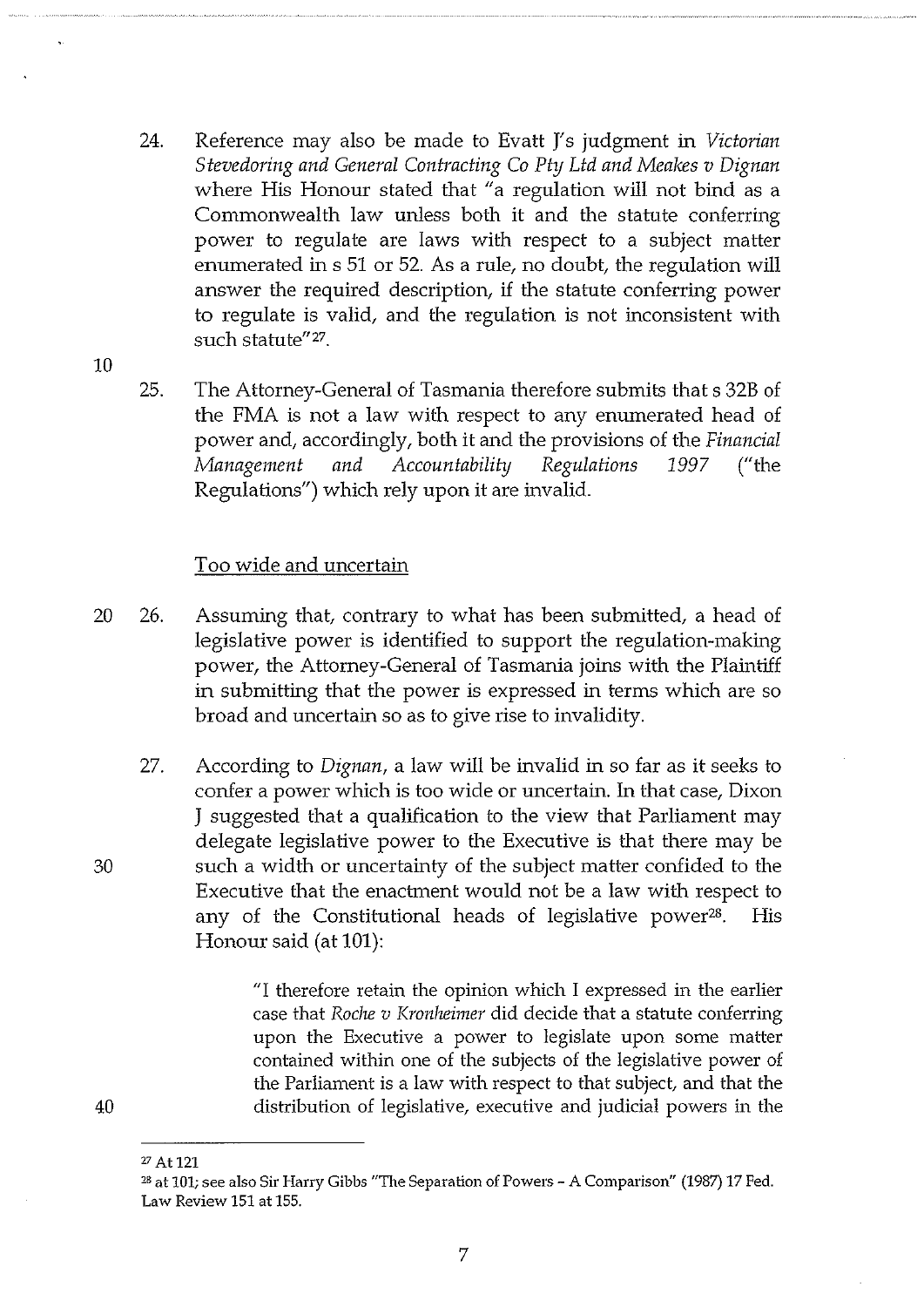Constitution does not operate to restrain the power of the Parliament to make such a law. This does not mean that a law confiding authority to the Executive will be valid, however extensive or vague the subject matter may be, if it does not fall outside the boundaries of Federal power. There may be such a width or such an uncertainty of the subject matter to be handed over that the enactment attempting it is not a law with respect to any particular head or heads of legislative power. Nor does it mean that the distribution of powers can supply no considerations of weight affecting the validity of an Act creating a legislative authority".

- 28. Reference was made to this passage in *Wishart v Fraser29* by McTiernan J who then went on to say that: "the uncertainty or width of the subject matter with respect to which the Executive is given power to make regulations may prevent the law attempting to confer such power being a law with respect to any subject within the legislative powers of Parliament"30. (The provision under consideration in that case did not fail for vagueness 20 because it clearly defined the field within which the Parliament empowered the executive to make regulations - namely defence.)
	- 29. Section 32B of the FMA is so broad in its terms that it cannot, it is submitted, be said to be a law with respect to any head or heads of legislative power.
- 30. In particular, by enacting s 32B, Parliament seeks to confer power upon the Executive to do something which the Parliament has failed to properly define (despite the fact that Parliament itself 30 has set the terms of the regulations by amendment).
	- 31. Furthermore, in enacting s 32B, Parliament has attempted to impermissibly confer power upon the Executive to define the scope of the law. The scope of the law should be apparent from the terms of the Act itself.
- 32. Thus, in considering whether a particular specified arrangement or grant is a competent exercise of the regulation-making power of the Governor-General, it is apparent that there is no test or 40 standard to apply.

<sup>29 (1941) 64</sup> CLR 470

<sup>&</sup>lt;sup>30</sup> At 488.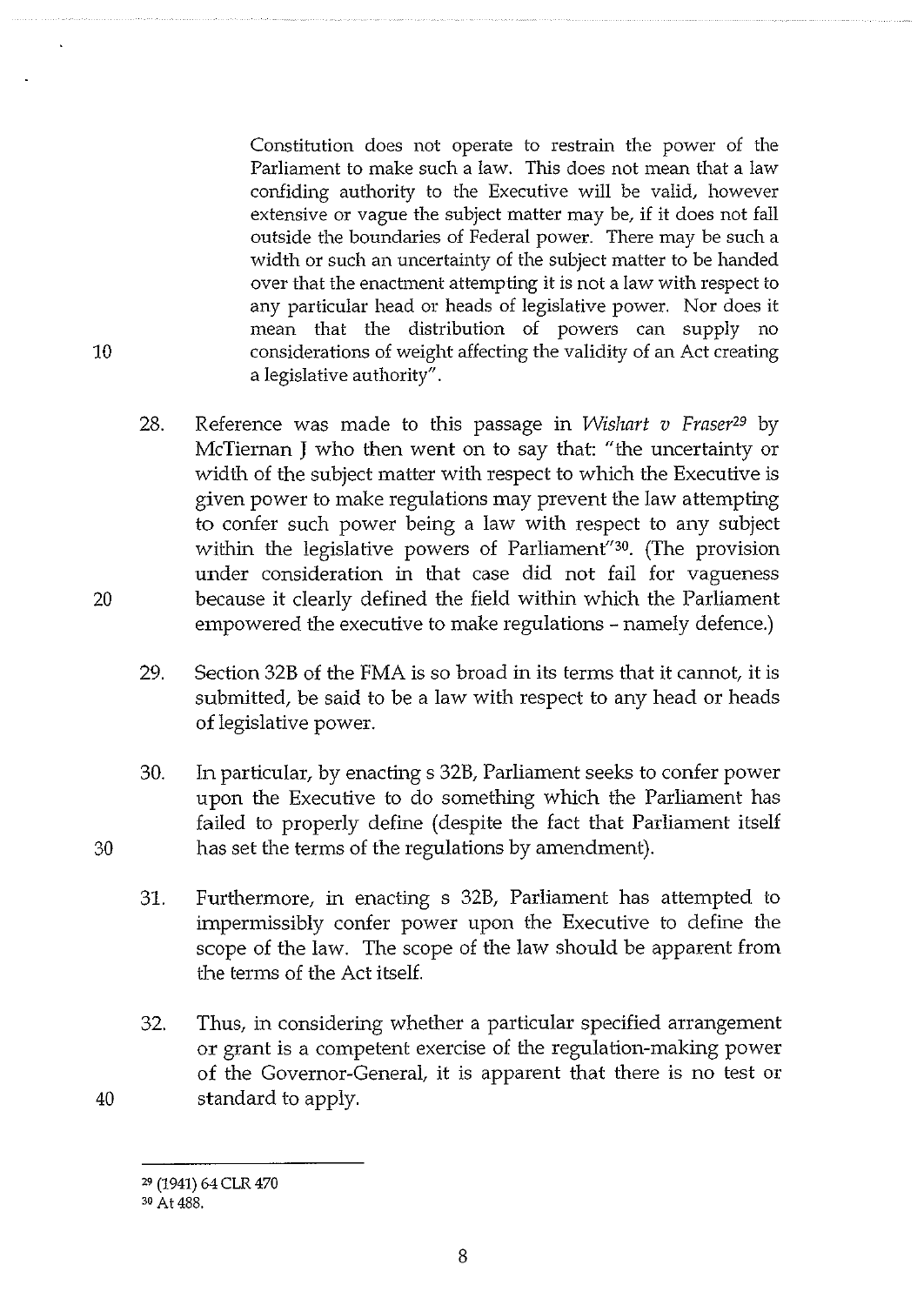- 33. The lack of guidance is such that the Governor-General (in effect the Executive) is faced with the difficulty of not knowing whether or not Parliament has provided the authority to specify a particular grant or arrangement. Apparently, the discretion of the Executive in this regard is intended to be set at large and not anchored to any particular head of Commonwealth legislative power.
- 34. This is not a case such as *Wishart v Fraser* where the delegation of 10 powers to the Executive, although expressed in broad and general terms, was nevertheless referable to an identifiable head of power (in that case, the defence power). Section 32B does not in any way appear to be linked to a particular head or heads of power.
	- 35. The content of the power is, in essence, left to the Executive to define through the making of regulations. The exercise of the power therefore (and, impermissibly, it is submitted) defines the power.
- 20 36. In addition, the actual terms of the Regulations (and, in particular, the schedules) are so lacking in fundamental detail that it is difficult to know whether proper legislative sanction can be given to the exercise of the delegated legislative power. That is, if the Houses of Parliament are unable to ascertain the nature of a particular program and are unable to determine, on the face of the regulations, whether or not the program is a matter which falls within the legislative competence of the Parliament, there is a significant difficulty in the notion that the exercise of the delegated legislative power can be properly scrutinised and 30 supervised by Parliament.
	- 37. For the reason advanced in the Plaintiff's Submissions at paragraphs 64 -66, s 32B, it is submitted that s 32B of the FMA cannot be "read down" so as to be construed as operating " ... only with respect to matters falling within the ambit of the legislative power of the Commonwealth..." (See amended Defence of the Commonwealth Parties, paragraph 57b. [CSC 56])
- 38. The Attorney-General of Tasmania submits that the answer to 40 Question 2 of the Special Case should be "Yes" and that it is therefore unnecessary to answer Question 3.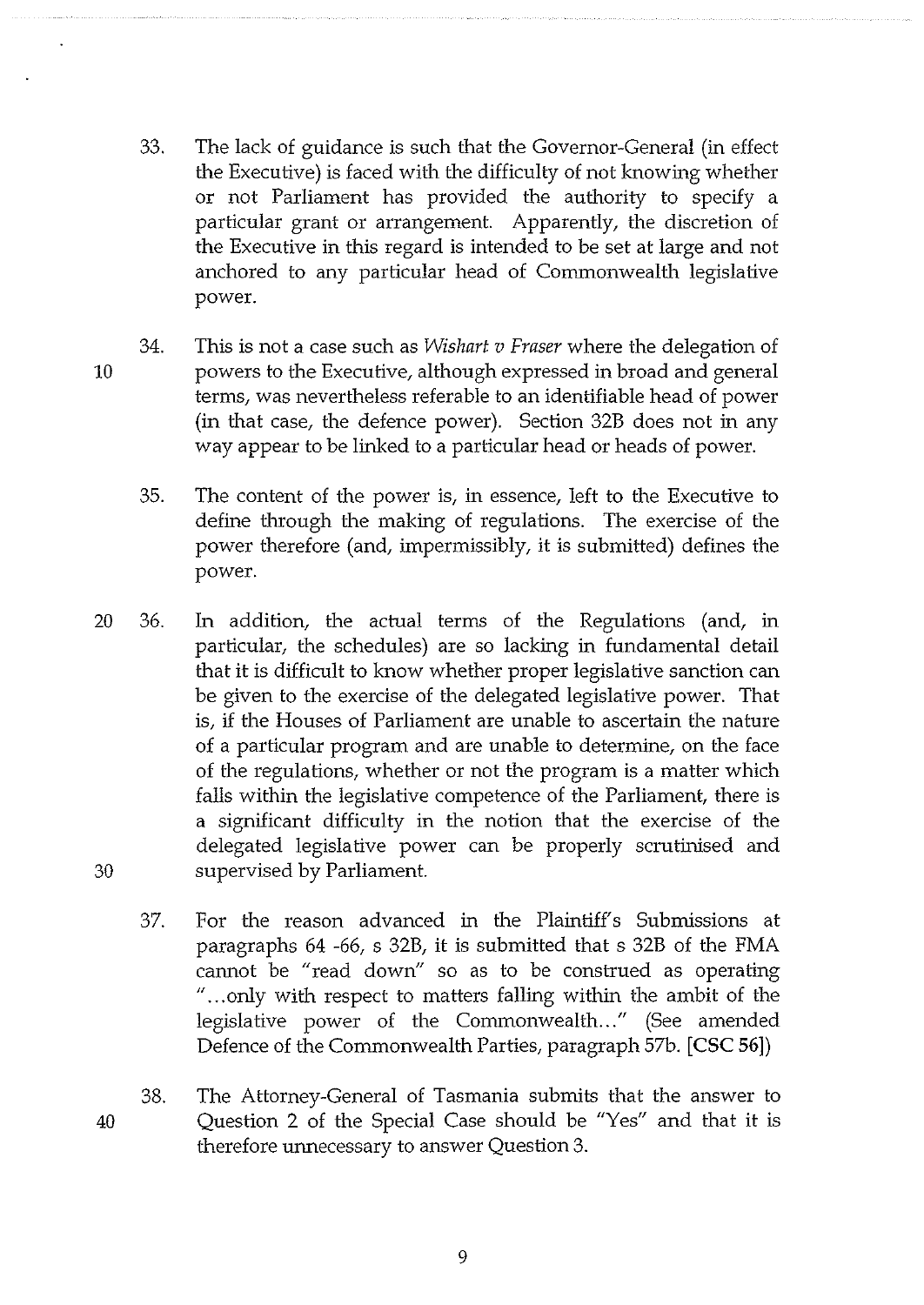## Relationship Between Ch I & Ch II

39. The width and uncertainty of the power which s 32B of the FMA Act purports to delegate to the Executive would (if it were valid) not only distort the relationship between the legislative and executive branches of the Commonwealth but would also have the capacity to disrupt the distribution of legislative power between the Commonwealth and the States.

10

20

- 40. First, as has been noted, if it were open to the Parliament to validly delegate authority to spend public moneys in terms which are so vague or uncertain as to preclude identification of the purpose of the expenditure, the capacity of the Parliament, and more especially, of the Senate, to effectively scrutinise such expenditure, would be displaced.<sup>31</sup> Moreover, to adapt what was said by Hayne and Keifel JJ in *Pape32,* the language of s 32B and of the Regulations does not readily yield criteria which can be applied as a measure of constitutional validity.
- 41. Secondly, s 32B would, if valid, enable the Executive to by-pass s 96 of the *Constitution* and thus the Parliament thereby permitting the intrusion by the Commonwealth Executive into matters assigned by the Constitution to the States.

## *The Role of the Senate*

- 42. Section 53 of the *Constitution* expressly declares that except as 30 provided in that section, the Senate shall have equal power with the House of Representatives in respect of all proposed laws. But the exceptions which are to be found in s 53 were not uncontroversial.
	- 43. At the 1891 *Constitutional Convention* Sir Hemy Parkes moved a number of resolutions intended to "... establish and secure an enduring foundation for the structure of a federal government...".<sup>33</sup> Among them was a resolution that,

<sup>&</sup>lt;sup>31</sup> This is not to overlook the fact that the Senate assented to s 32B

<sup>32</sup> At 111 [316]

<sup>33</sup> Official Report of the National Australasian Convention Debates, Sydney, 1891, p23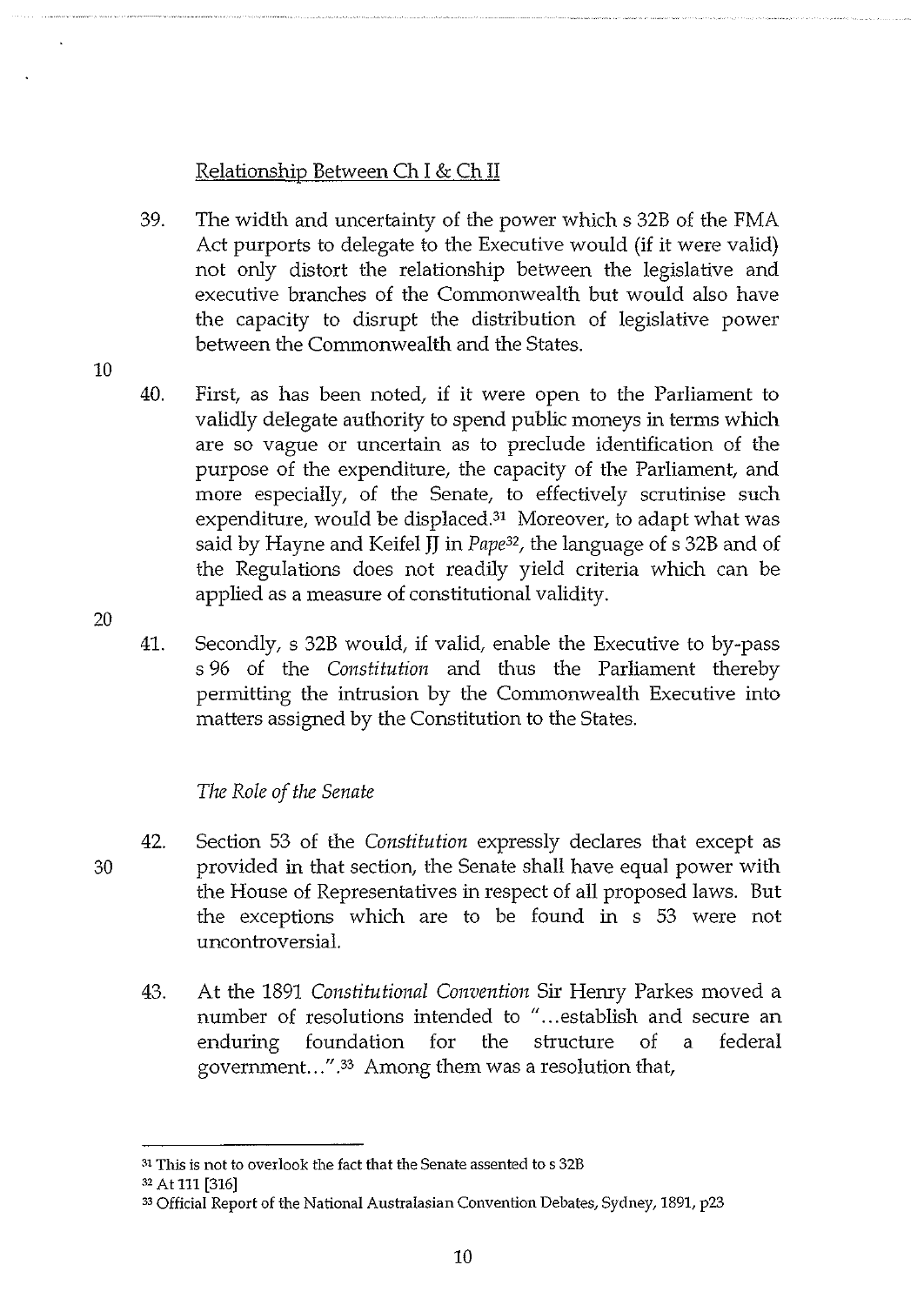"Subject to [certain stated] and other necessary provisions, this Convention approves of the framing of a federal Constitution, which shall establish,-

(1.) A parliament, to consist of a senate and a house of representatives, the former consisting of an equal number of members from each province, to be elected by a system which shall provide for the retirement of one third of the members every years, (sic) so securing to the body itself a perpetual existence combined with definite responsibility to the electors, the latter to be elected by districts formed on a population basis, and to possess the sole power of originating and amending all bills appropriating revenue or imposing taxation.". (emphasis added)

44. For Sir Samuel Griffith these proposed limitations on the powers of the Senate were "quite inconsistent with the independent existence of the senate as representing the separate states."34 Towards the end of a remarkably percipient address in which he referred to the form of the proposed constitution and "how it will affect the relationship of the executive to the parliament-that everything has to receive the assent of the majority of the people and the assent of the majority of the states ... ", Sir Samuel said;

> "I take it that the least you can give to the house representing the states as states, is an absolute power of veto upon anything that the majority of the states think ought not to be adopted."35

45. In the event, Sir Samuel Griffith's view did not win the day but what is clear is that the delegates to the conventions, understood 30 that while the principles of "responsible government" required that the House of Representatives - in which Executive Governments are formed - must or should have control over the initiation of "money bills", the principles of a "truly federal governmenf'36 required that in *every* other respect the Senate should have equal legislative power with the House of Representatives.

46. As was demonstrated in the reasons of those justices who comprised the majority in *Williams No.* 1, a Commonwealth 40 Executive with power to deal with matters of Commonwealth legislative competence *[a fortiori,* matters beyond Commonwealth

35 loc. cit.

20

<sup>&</sup>lt;sup>34</sup> Official Report of the National Australasian Convention Debates, Sydney, 1891, p 32

<sup>36</sup>*Studies in Austrnlinn Constitutional Lnw,* Inglis Clark, 1901 at 12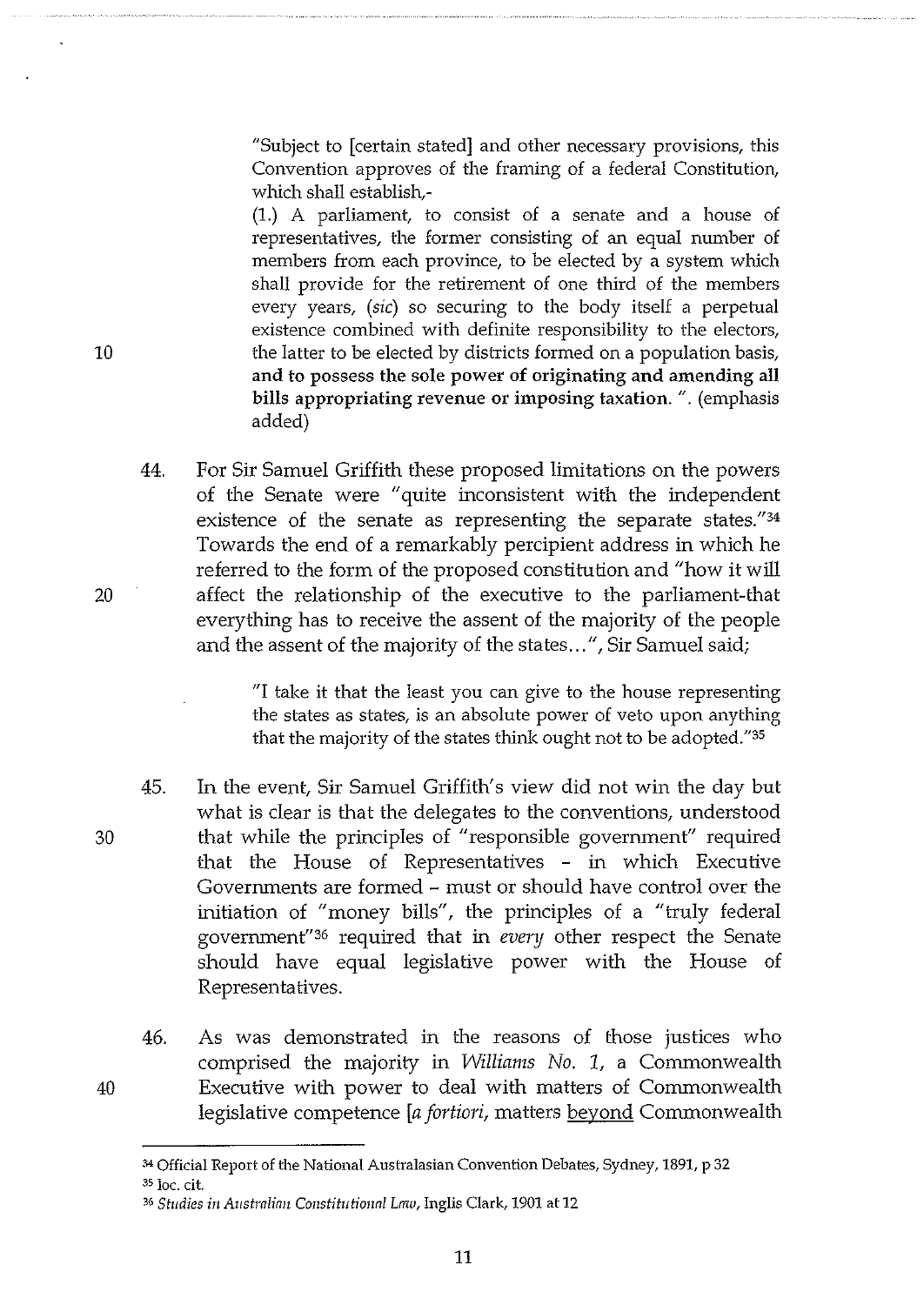legislative competence] is in tension with the federal conception which informed the function of the Senate as a necessary organ of Commonwealth legislative power"37. It would "undermine the basal assumption of legislative predominance inherited from the United Kingdom and so would distort the relationship between Ch I and Ch II of the Constitution<sup>"38</sup> and would disrupt "the equipoise between executive power under s 61 [of the *Constitution]* and the powers of the Parliament."39

- 10 47. Put more plainly, if the Executive Government of the Commonwealth can, in the exercise of the executive power of the Commonwealth, do anything about which the Parliament of the Commonwealth might make (but has not made) a valid law, the role of the Parliament - and more especially, the role of the Senate is diminished.
- 48. And if the Executive Government of the Commonwealth can, in the exercise of the executive power of the Commonwealth do things which are beyond even the scope of the legislative power 20 of the Parliament of the Commonwealth, the distribution of legislative power between the Commonwealth and the States which is effected by the *Constitution* could become largely irrelevant.40

#### *Section 96* - *The "Grants Power"*

49. In *Williams No.* 1, Gummow and Bell JJ referred41 to the following passage from the reasons for decision of Barwick CJ in *Victoria v*  30 *The Commonwealth & Hayden* (The AAP case) "respect[ing] the significance of s 96 in the federal structure",

> "Section 96, included in the Constitution to enable moneys expended in grants to States to be debited to the Consolidated Revenue Fund as money appropriated for a purpose of the Commonwealth, as interpreted by this Court, has enabled the Commonwealth to intrude in point of policy and perhaps of administration into areas outside Commonwealth legislative

<sup>37</sup>*Williams v The Commonwealth* (2012) 248 CLR 156 per French CJ at 205 [60].

<sup>38</sup> At 232- 233 [134]-[137] per Gummow & Bell JJ

<sup>39</sup> At 346 [496] per Crennan J

<sup>•</sup>o See the passage from the judgment of Barwick CJ in *Victotin v The Commonwealth* & *Hayden*  (1975) 134 CLR 338 at 357-358 set out below

<sup>&</sup>lt;I *Williams No. 1* at 235 [148]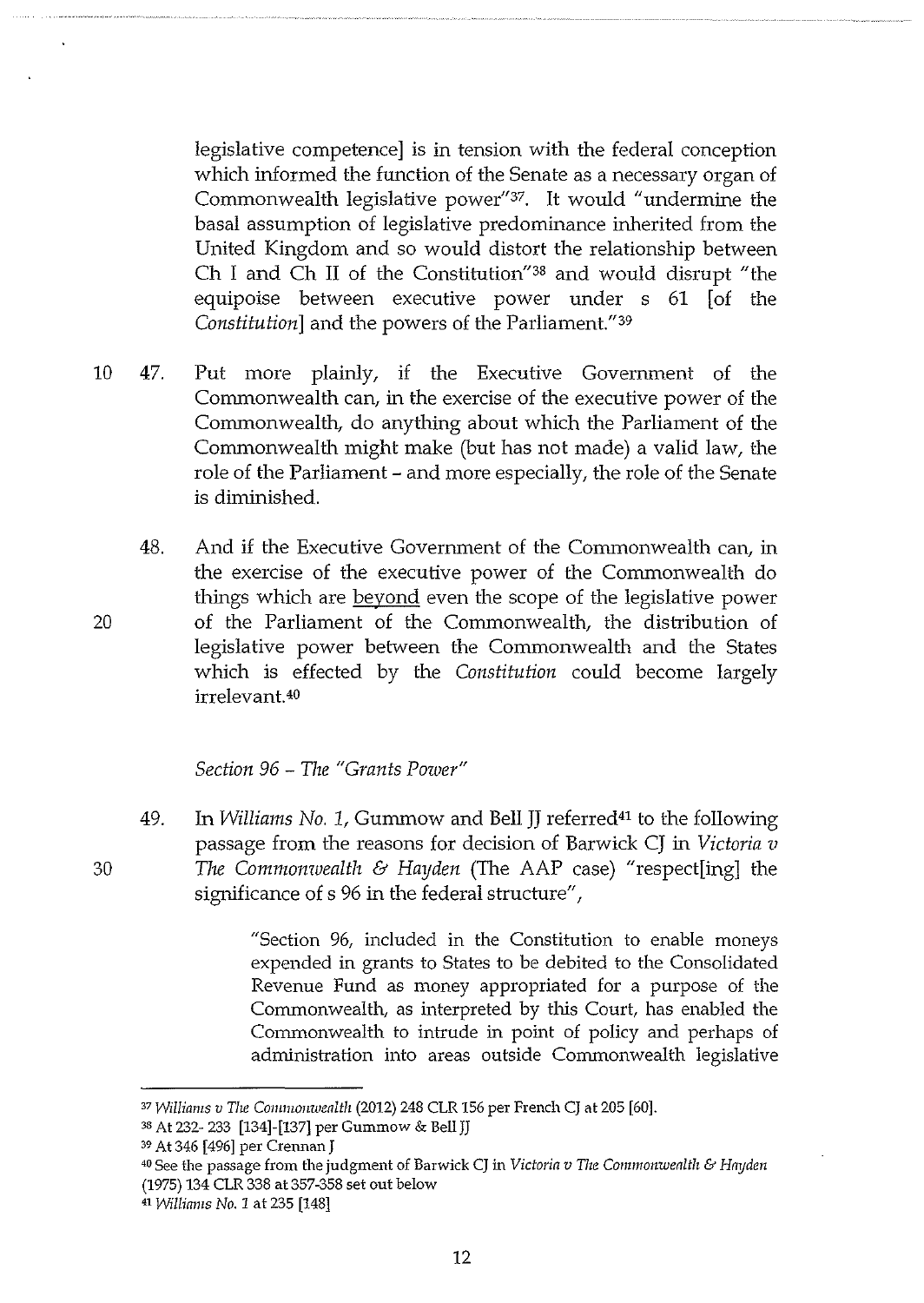competence. No doubt, in a real sense, the basis on which grants to the claimant States have been quantified by the Grants Commission has further expanded the effect of the use of s. 96. But a grant under s. 96 with its attached conditions cannot be forced upon a State: the State must accept it with its conditions. Thus, although in point of economic fact, a State on occasions may have little option, these intrusions by the Commonwealth into areas of State power which action under s.96 enables, wear consensual aspect. Commonwealth expenditure of the Consolidated Revenue Fund to service a purpose which it is not constitutionally lawful for the Commonwealth to pursue, is quite a different matter. If allowed, it not only alters what may be called the financial federalism of the Constitution but it permits the Commonwealth effectively to interfere, without the consent of the State, in matters covered by the residue of governmental power assigned by the Constitution to the State."

50. Earlier on in their joint reasons for decision Gummow and Bell JJ made reference to "considerations of federalism stimulated by the by-passing by the Executive of s 96" .42

10

- 51. It is apparent that despite s 96 being something of a "constitutional misfit"43 their Honours viewed the section, "as interpreted by this Court", permitting the Commonwealth to provide financial assistance to the States *but* subject to the approval of the Parliament and the agreement of the State or States concerned, as giving rise to a negative implication which is inconsistent with a general executive power to grant money.
- 30 52. Put another way, there would be little or no work for s 96 to do if the Executive Government were able to grant financial assistance to the States - or to anyone else it chose - without resort to the Parliament (other than to obtain an appropriation).<sup>44</sup>
	- 53. In *Williams No. 1,* Hayne J, in the course of considering a submission by the Commonwealth that the power to spend money was a "power vested by this Constitution ... in the

<sup>42</sup>*Williams No. 1* at 234 [143]. See also at 348 [503] per Crennan J.

<sup>43</sup> See *Towards a Theon; for Section* 96 *Part I,* Saunders, Melbourne University law Review, Vol 16, p.l

<sup>&</sup>lt;sup>44</sup> Indeed, it appears that such limited support as there was for a provision similar to s 96 only arose after the view that "there was some power implied in the Constitution to give such aid" came to be doubted. See Official Report of the National Australasian Convention Debates, Melbourne, 1898 at p 1108 &ff. See especially Sir John Forrest at p 1121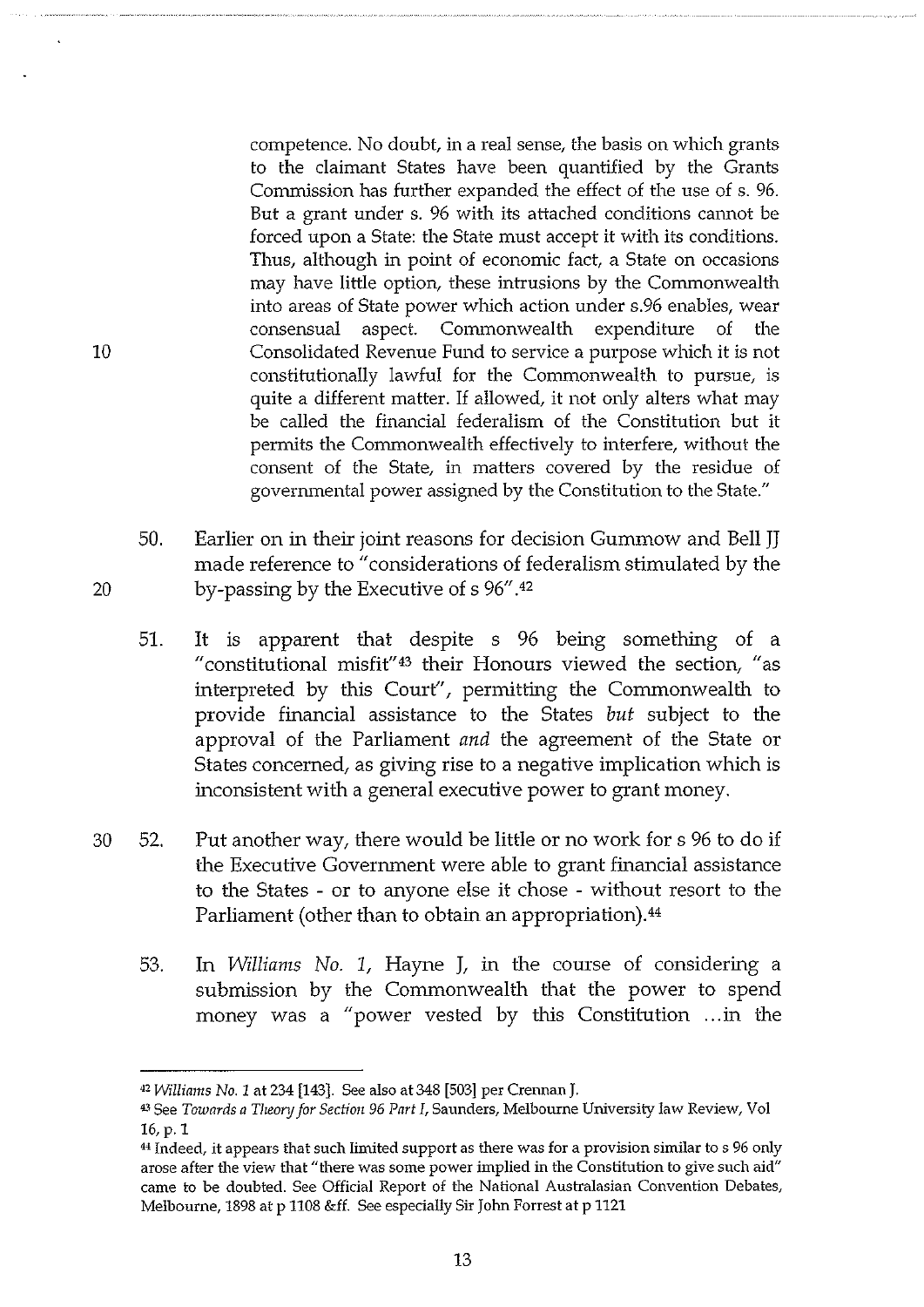Government of the Commonwealth" within the meaning of s 51(xxxix) of the *Constitution* said;

"... the understanding of the operation of s  $51(xxxix)$  in relation to Commonwealth expenditure that is under consideration would not only give s 96 of the *Constitution* a place in the constitutional framework very different from the place it has hitherto been understood to occupy but also render it otiose."<sup>45</sup>

10 54. After referring to observations made by Dixon CJ in the *Second Uniform Tax Case46* Hayne J continued (references omitted):

> "Two points of immediate relevance emerge from this understanding of s 96. First, it is an understanding that is not consistent with reading  $s$  51(xxxix) as supporting any and every law that provides for or otherwise controls the expenditure of money lawfully appropriated from the Consolidated Revenue Fund regardless of the purposes for which or circumstances in which the expenditure is to be made. It is an understanding of s 96 that is not consistent with the view of the intersection between  $s 51(xxxix)$  and the executive power to spend... because it would leave s 96 no work to do at all......

> All the work done by s 96 could be done by laws made under s 51(xxxix). Section 96 would be superfluous. Yet as Mason J observed of s 96 in the *AAP Case:*

> > "its presence confirms what is otherwise deducible from the *Constitution,* that is, that the executive power is not unlimited and that there is a very large area of activity which lies outside the executive power of the Commonwealth but which may become the subject of conditions attached to grants under s 96."

And although Mason J made these observations in a context where it was assumed that the power to spend is found in s 81, it is nonetheless apposite to recognise that Barwick CJ and Gibbs J in the *AAP Case,* and Starke J in *Attorney-General (Vic) v The Commonwealth (Pharmaceutical Benefits Case),* also saw s 96 as limiting the scope of that power."47

20

30

40

<sup>45</sup>*Willinms No. 1* at 267 [243]

<sup>&#</sup>x27;' *Victorin v I11e Commomuenlth* (1957) 99 CLR 575

*<sup>47</sup>*At 269 [247]